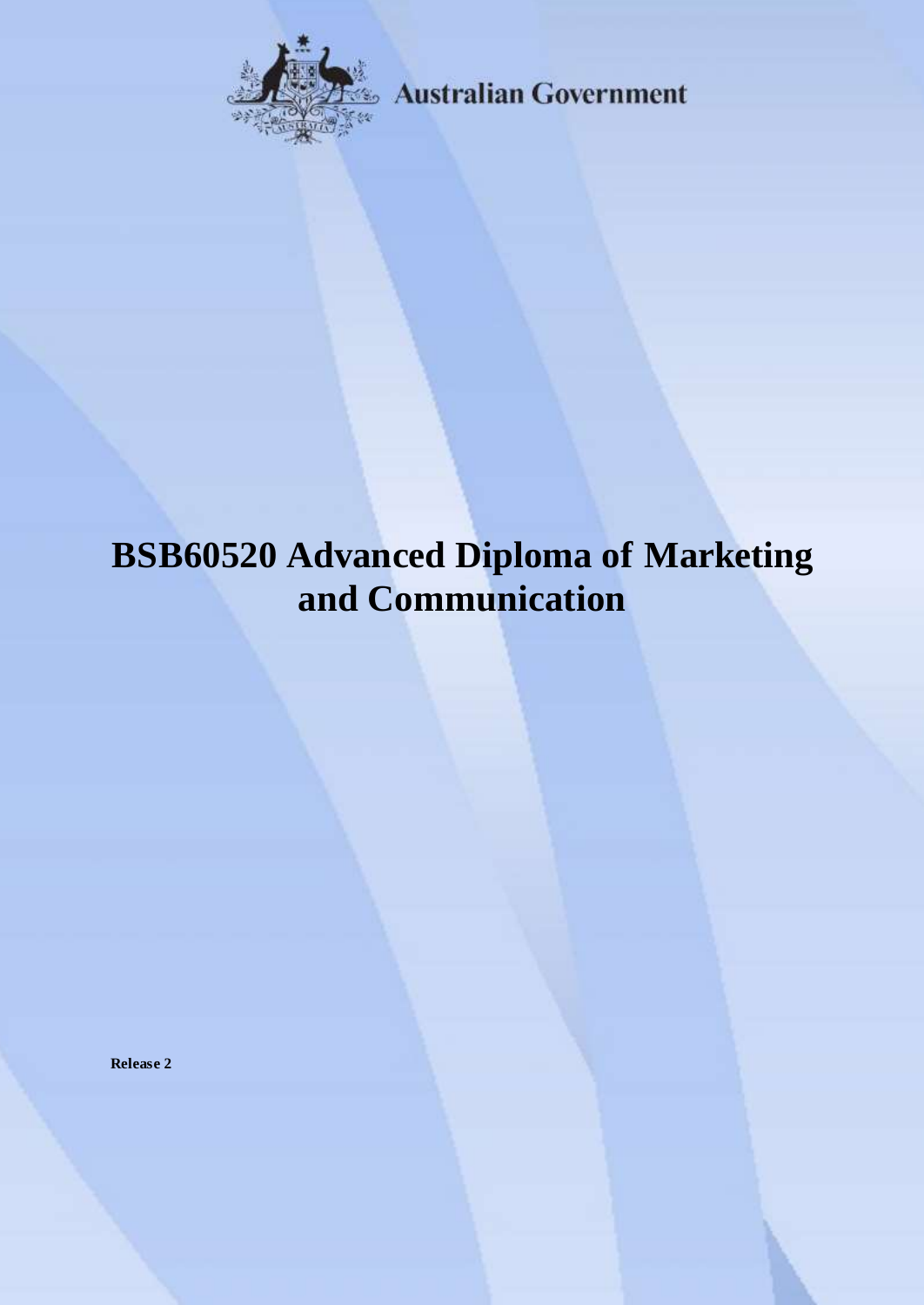## **BSB60520 Advanced Diploma of Marketing and Communication**

| <b>Modification History</b> |  |
|-----------------------------|--|
|                             |  |

| Release   | <b>Comments</b>                                                                                                                                          |
|-----------|----------------------------------------------------------------------------------------------------------------------------------------------------------|
| Release 2 | This version first released with BSB Business Services<br>Training Package Version 8.0.                                                                  |
|           | Entry requirements amended to allow learners who have<br>completed BSB52415 Diploma of Marketing and<br>Communication, to enrol into this qualification. |
| Release 1 | This version first released with BSB Business Services<br>Training Package Version 7.0.                                                                  |

#### **Qualification Description**

This qualification reflects the role of individuals who provide leadership and support strategic direction in the marketing and communications activities of an organisation. Their knowledge base may be highly specialised or broad within the marketing and communications field. Typically, they are accountable for group outcomes and the overall performance of the marketing and communication, advertising or public relations functions of an organisation.

This qualification applies to individuals in full-time marketing roles, as well as those who are responsible for an organisation's marketing in addition to other duties.

Licensing/Regulatory Information

No licensing, legislative or certification requirements apply to this qualification at the time of publication.

## **Entry Requirements**

Entry to this qualification is limited to those who:

Have completed BSB52415 Diploma of Marketing and Communication

or

Have completed the following units (or equivalent competencies): BSBMKG541 Identify and evaluate marketing opportunities; BSBMKG542 Establish and monitor the marketing mix; BSBMKG552 Design and develop marketing communication plans; BSBMKG555 Write persuasive copy; and BSBPMG430 Undertake project work. Equivalent competencies are predecessors to these units, which have been mapped as equivalent.

or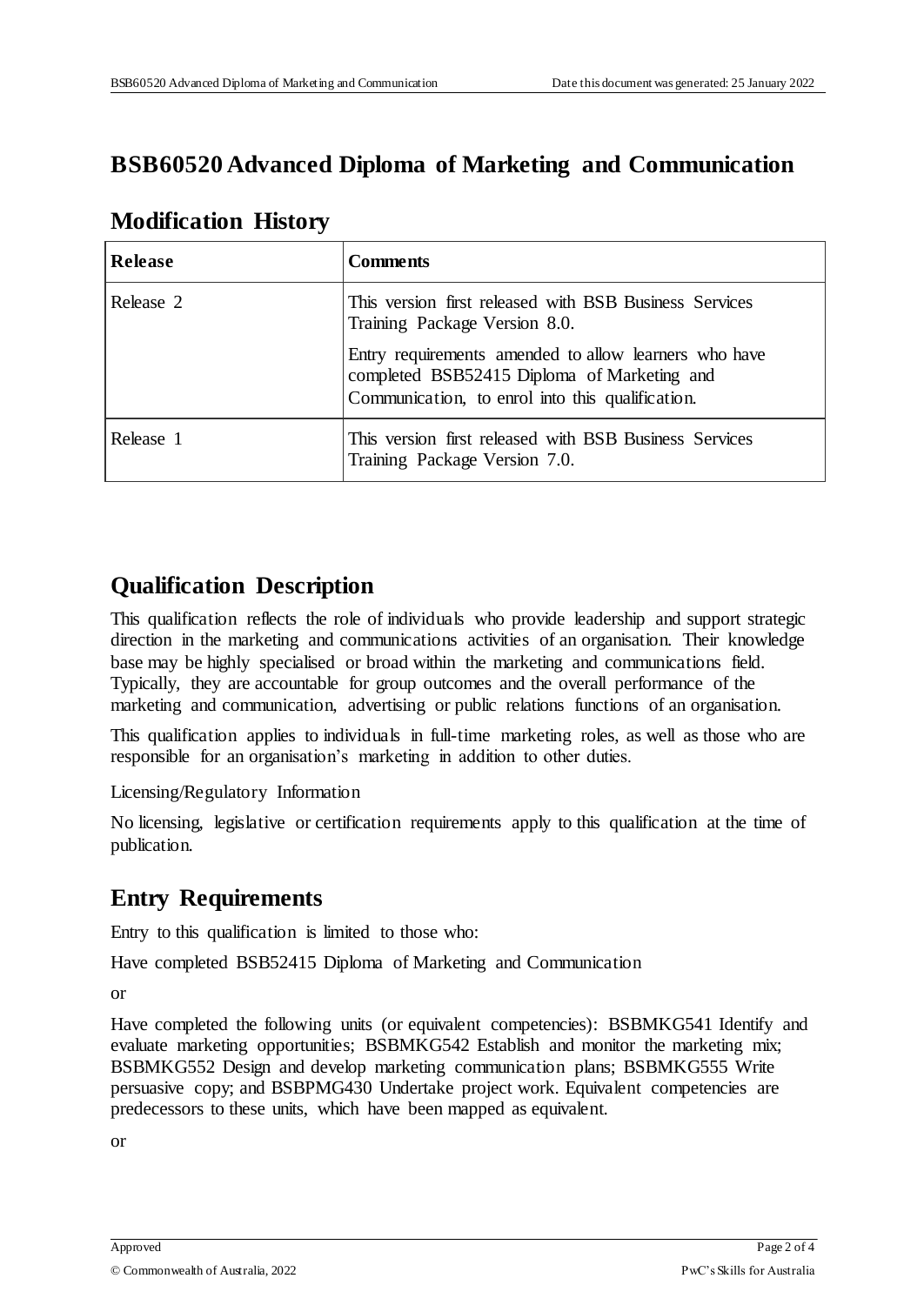Have four years equivalent full-time relevant work experience.

### **Packaging Rules**

Total number of units  $= 12$ 

**4 core units** plus

**8 elective units,** of which:

- 2 elective units must be selected from Group A
- 3 elective units must be selected from Group B
- for the remaining 3 elective units:
	- up to 3 units may be selected from Groups A and B
	- if not listed, up to 3 units may be selected from a Diploma or above from this or any other currently endorsed Training Package qualification or accredited course.

Elective units must be relevant to the work environment and the qualification, maintain the integrity of the AQF alignment and contribute to a valid, industry-supported vocational outcome.

Core units

```
BSBMKG621 Develop organisational marketing strategy
BSBMKG622 Manage organisational marketing processes
BSBMKG623 Develop marketing plans
BSBTWK601 Develop and maintain strategic business networks
```
Elective units

Group A – Marketing

#### **BSBMKG624 Manage market research**

BSBMKG625 Implement and manage international marketing programs

BSBMKG626 Develop advertising campaigns

BSBMKG627 Execute advertising campaigns

BSBMKG628 Lead organisational public relations

Group B – Transferable Skills

BSBCRT512 Originate and develop concepts

#### **BSBCRT611 Apply critical thinking for complex problem solving**

BSBFIN501 Manage budgets and financial plans

BSBLDR601 Lead and manage organisational change

BSBOPS601 Develop and implement business plans

BSBSTR601 Manage innovation and continuous improvement

BSBTEC601 Review organisational digital strategy